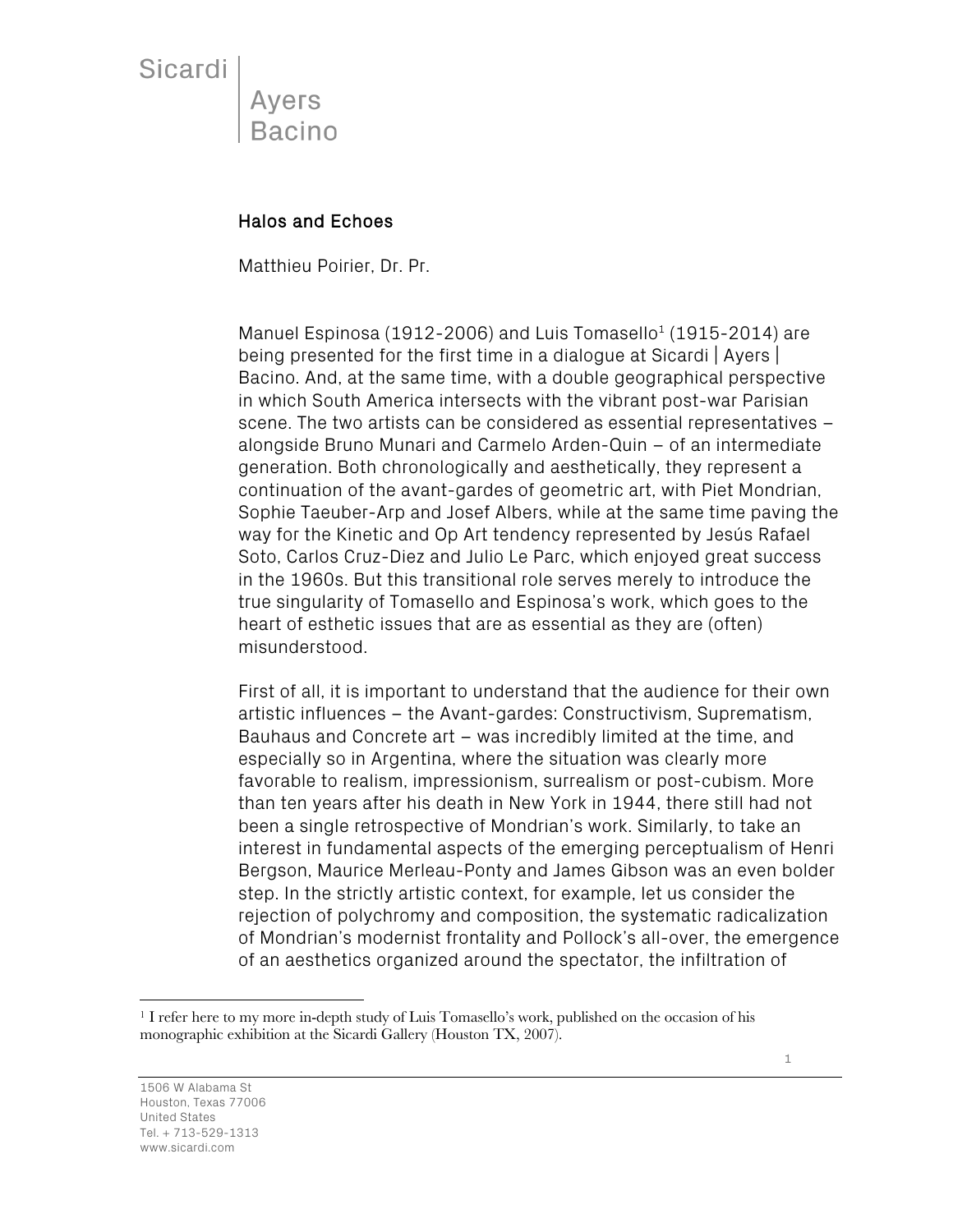information theory and the phenomenology of perception, and, more generally, the development within certain practices of a form of dynamogenics – based on the intrinsically kinetic properties of an object capable of eliciting a motor reaction in the observer.2

Like the handful of artists working to renew the language of geometric abstraction and extend its sensory scope, Tomasello and Espinosa drew on these little-known sources, then rigorously pursued their own paths, painting and sculpting as they breathed, while evincing a certain reluctance to engage with the logics of production, distribution and, basically, of professional networking that Victor Vasarely, to name but one, exemplified to an extreme degree. It follows that the geometric, essentialist simplicity of the works we get to see, and particularly in the images reproducing them and accompanying this text, is misleading: it tells us nothing about the subtle and troubling sensory experience they offer, which can be felt only in the real time and space of physical observation. Nor does it say anything about the sense of detail that is part of the experience: these reliefs and paintings were all painted with a brush and by hand. The ghost of Malevich is not far away. Neither Tomasello nor Espinosa were interested in the anonymous industrial style that was in vogue among the members of GRAV at the time, and both were deeply attached to working alone in the studio, to subtle and precise application of acrylic paint by brush. Something incredibly discreet, almost intimate, like a whisper, is at play in their works, which refuse any kind of spectacle. It is vital to give them an extra degree of attention – to "strain our eyes," just as we sometimes strain our ears. Otherwise, we might miss them.

At the end of the 1950s, both artists carried out numerous experiments relating in particular to the works of Piet Mondrian, as we have seen above, and of Georges Vantongerloo. This was a period in which the language of the two Argentineans grew more concentrated and distinct,

<sup>2</sup> I set out to define this trend of perceptual art in my PhD thesis "Phénoménogie et seuils de la vision dans l'art optique et cinétique depuis 1913" (Phenomenology and Thresholds of Vision in Optical and Kinetic Art since 1913) and my Master's courses at the Sorbonne in Paris, and then as curator of the exhibition "DYNAMO. A Century of Light and Motion in Art. 1913-2013," at the Galeries Nationales du Grand Palais in Paris in 2013, which brought together the works of 143 artists over nearly 5,000 square meters.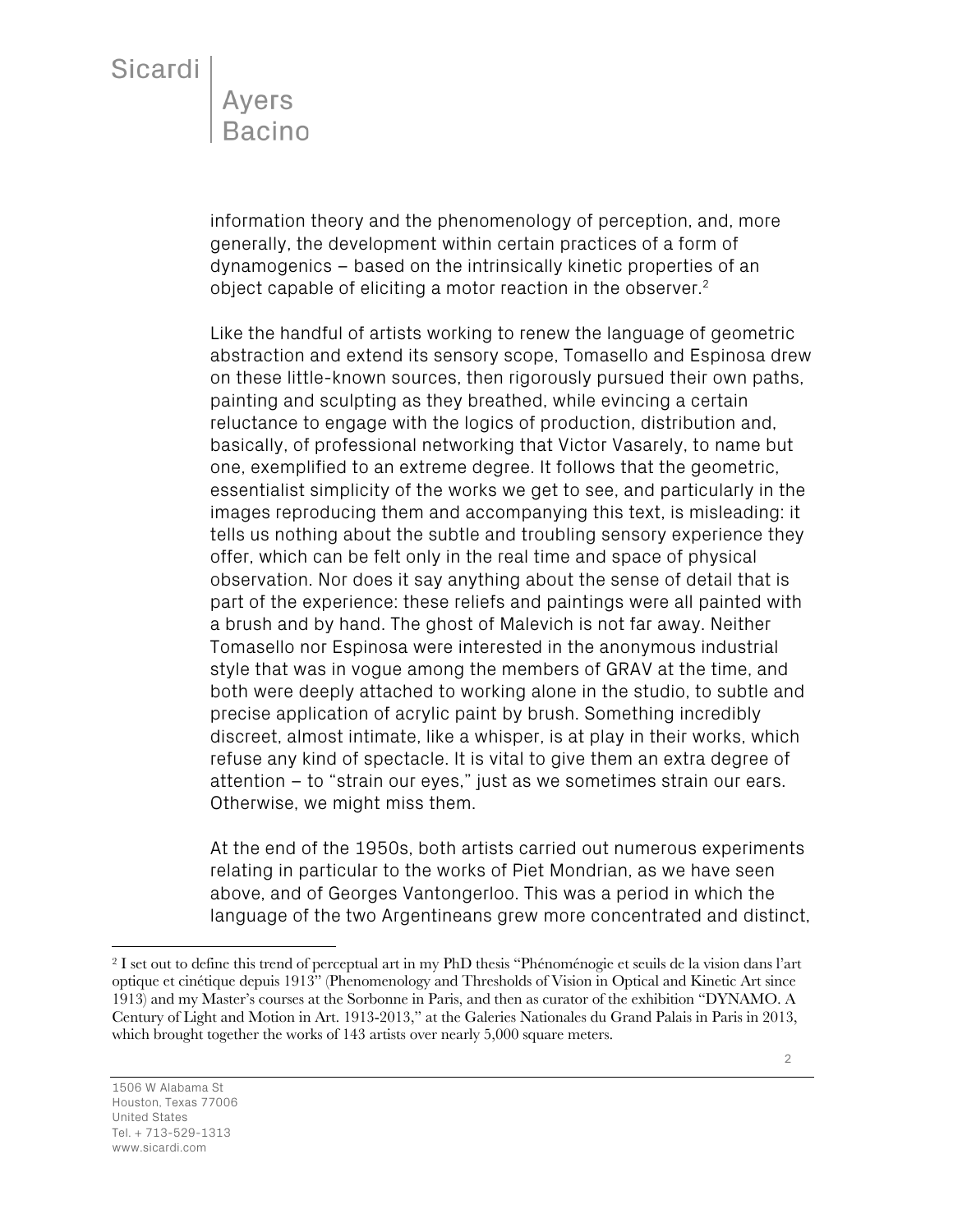mainly in reaction to the formalist and colorful chatter characteristic of the spirit of the Salon des Réalités Nouvelles in Paris, where most of the artists linked to abstraction exhibited at the time. The refusal of the said Salon to include Yves Klein's first monochromes in 1955 is significant in this respect: abstract art was becoming a new formalism. Klein said he was "delighted not to be an abstract painter." Aware of this new territory to be explored, at the end of the 1950s Luis Tomasello began making his first trademark reliefs, which he soon started calling "Chromoplastic Atmospheres." In these, natural or electric light bounces off the brightly painted undersides of polyhedra that are arranged in a regular grid and in high relief, that is, with more than half their volume protruding, across the support. This color is immediately projected onto the spotless plane of the ground.

It should be noted that similar developments were taking place around this time in the work of Lucio Fontana, Piero Manzoni and Enrico Castellani, as they to sought to get beyond the flatness of the painting in order to explore the intermediate category between painting and sculpture, namely the *relief.* Luis Espinosa, too, had long been involved in the rethinking of pictorial abstraction, notably as co-founder in 1945 of the Asociacion Arte Concreto-Invención in Buenos Aires. Like Bridget Riley, he chose to respect the strictly "pictorial" constraint of the painting, a surface covered with a flat layer of paint, most often acrylic, but in order to transform this field from within, to make it a trigger for dynamic and spatial effects. This orientation was consolidated through personal encounters made during a first trip to Europe in 1951–52 with artists such as Georges Vantongerloo, Friedrich Vordemberge-Gildewart and Max Bill.

Moving within the same intellectual nebula, Espinosa and Tomasello had a new, shared objective that was phenomenological in nature, integrating light and movement as flux – or halo – and not as images. This objective meant attacking stable form via the dematerialization and multiplication of geometric structures in a mode that was now spatialized, luminous and retinal. It followed of course that for these two artists the artwork no longer belonged to the world of perspective and figurative illusion, but it was just as distinct from the mathematical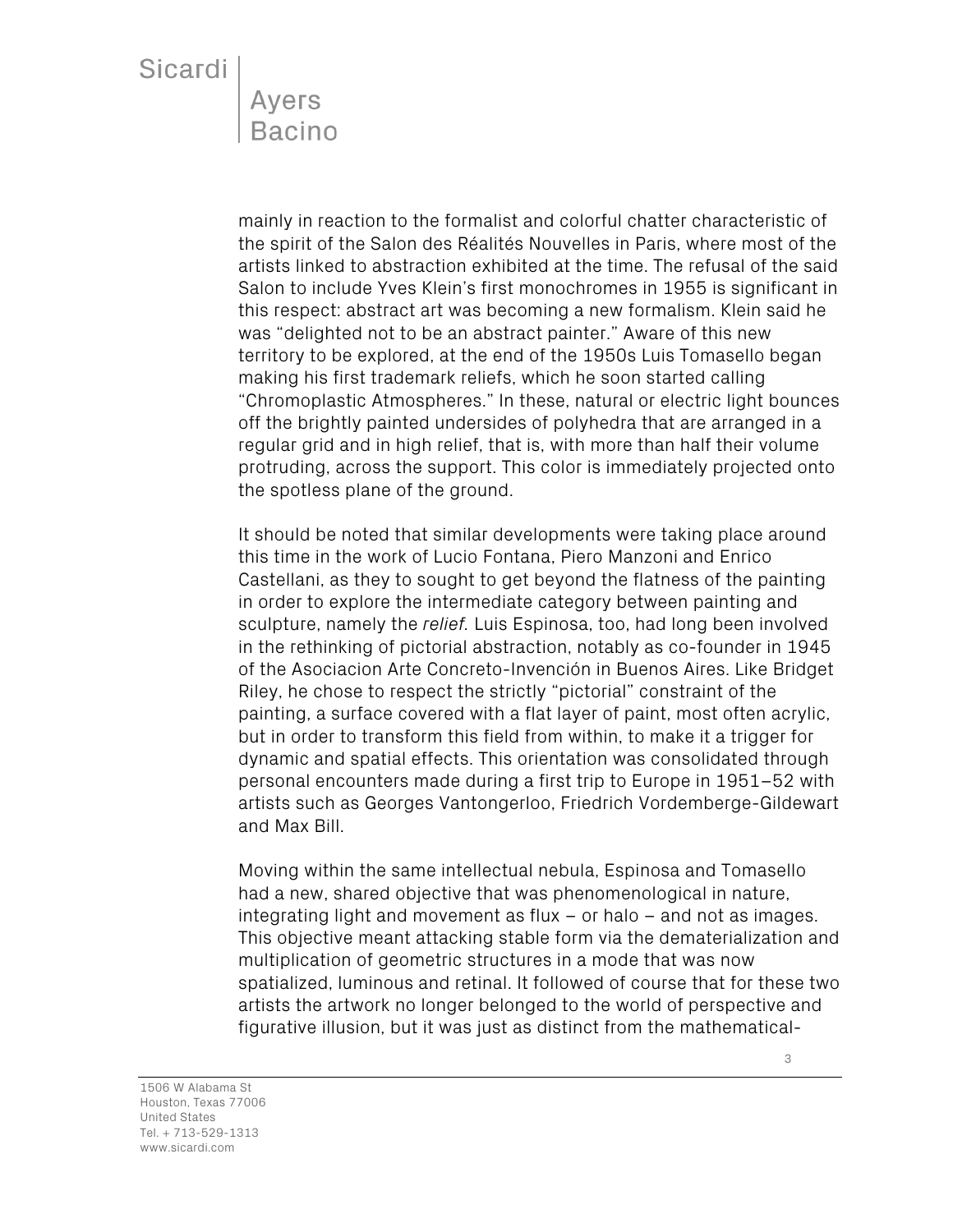materialist world of Swiss concrete art. Their pieces unfolded – and took on their full meaning – in the mysterious workings of the brain, now seen as a new territory for exploration and aesthetic conquest. Note that these elements were long neglected in the joint history of modernism and kinetic abstraction, despite eloquent proclamations made at the time, like Bridget Riley's statement in 1965, that "perception is the medium." And there another victim of this work of deconstruction carried out by the two Argentinians that needs to be recorded: the single form as the central and unified subject of observation, itself static and passive.

It is the viewer who, by actively moving and changing their viewpoint, is the real driving force behind the work here, as distinct, notably from the works of Alexander Calder or Jean Tinguely, which are animated either by air currents or electrical current. This perceptual factor allows the work to unfold in real time and space, despite being static. It was in this spirit that in 1968, as part of a group exhibition at the Museo Nacional de Bellas Artes, Buenos Aires, Espinosa presented a set of eighteen large-format square paintings that he arranged regularly on the walls and floors of the institution. The variation of the chromatic scale, in which each shape generated its own echo, was perceptible not only within each painting, but also and above all as visitors moved through the real space, from one painting to another. As a result of the installation's dynamogenic property, the architecture as a space of movement and the viewer's body, active and mobile, were now an integral part of the work. The reality of the paintings was twofold: material (a painted canvas on a stretcher) and perceptual (a halo, i.e. a pure undulatory, luminous phenomenon).

It was around 1958–59 that the first outlines appeared of the formal logic that characterizes the mature work of both these artists whose works are on display today in Houston. It was then that they voluntarily limited themselves to the "good forms" of the Gestalt that are immediately accessible to perception, namely, the circle and the square. But it was a significant change: the flat surfaces and strict contours of concrete art are still there, but deployed and dissolved, one might say, in a distributed set of modules that answer each other in

1506 W Alabama St Houston, Texas 77006 United States Tel. + 713-529-1313 www.sicardi.com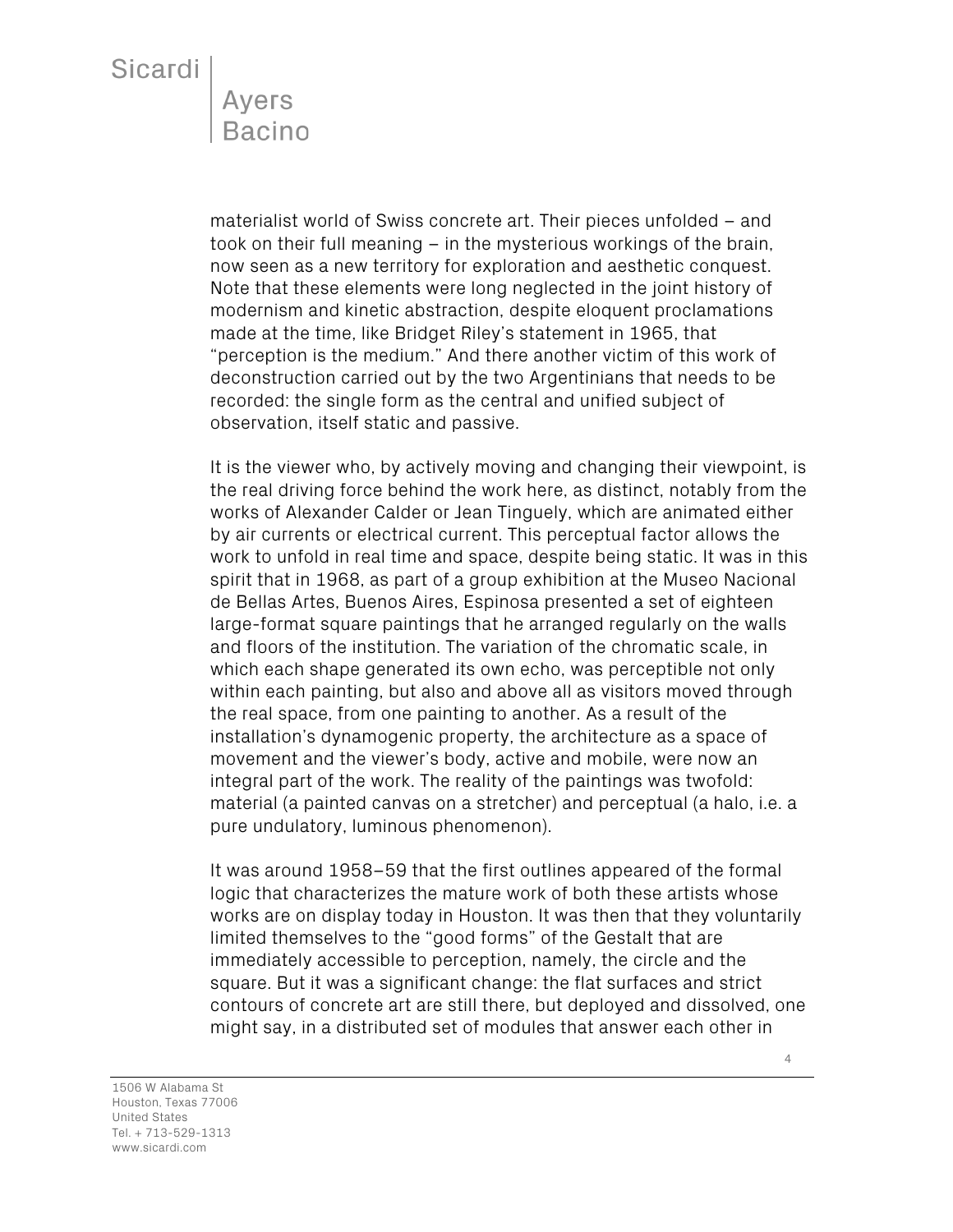countless lumino-chromatic echoes. These question nothing less than the phenomenological and semantic limits of the work. The overlays and delays are amplified by the way the bright, dense colors fade into softer, dull or translucent values. Such a system creates a specific depth of field, distinct from the illusionist gradations of the Renaissance (one thinks for example of the treatment of mountainous landscapes used as backgrounds). To be more precise, we are dealing here with a kinetic, spatialized and temporalized posterity of the "thin space" or the "flat depth" that was analyzed in the paintings of Mondrian and Pollock. The fading echoes that we are dealing with here, whether of form (circles and squares in Espinosa's work; regular polyhedra and their shadows in Tomasello's $3$ ) or color, allow us to see the work of the two Argentineans as constituting a singular pictorial precedent for Robert Irwin's famous mural relief (*Untitled*, 1967-68, Musée National d'Art Moderne-Centre Pompidou). Comprising a convex disc – a lens – in Plexiglas painted with acrylic lacquer, firmly fixed to the wall like a painting or a relief, the object is surrounded by multiples of itself cast on the wall by four spotlights. This work accomplishes the synthesis of the issues raised by our two protagonists in the form of an installation. A particular tension is key to the work of these two artists: while its medium remains materially static, the consciousness of immobile elements can prove to be intrinsically kinetic. This was noted by Rudolf Arnhem as early as 1957, when he emphasized that the viewer "receives […] the visual image of the surface shapes, which acquire their dynamic character as the image is processed by the observer's nervous system."4 Phenomenological awareness was very much in the air and, two years earlier, during the exhibition "Le movement" at Galerie Denise René, the critic Roger Bordier responded to the painted wooden reliefs of Jesús-Rafael Soto and those in silk-screened glass by Victor Vasarely by defining "optical movement" not as a mobility of the

<sup>3</sup> Tomasello even expresses his wish to allow the viewer to "put his head behind the cubes"and thus literally project himself into the atmosphere of the relief (Luis Tomasello, quoted by Patrick d'Elme, "La lumière de Tomasello," *Cimaise*, no. 98, September–October 1970, p. 53).

<sup>4</sup> . Rudolf Arnheim, *The Dynamics of Architectural Form* (lecture, 1957), Berkeley, Los Angeles, London: University of California Press, 1977, p. 212.